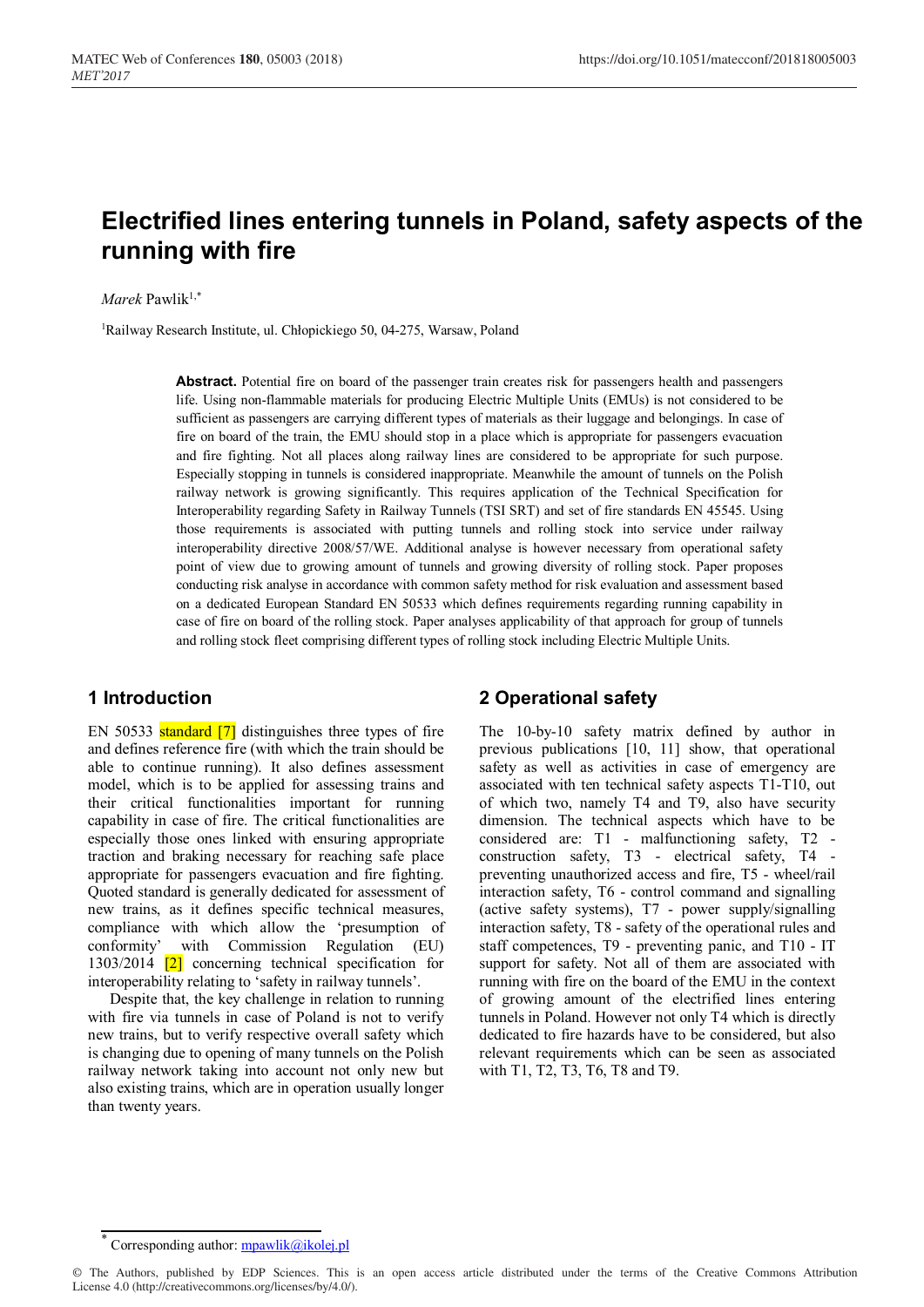# **3 Preventing unauthorized access and fire (T4)**

On one side from fire risk point of view it is important to prevent unauthorised access to railway tunnels. This is not directly associated with protection against fire itself, however from the fire hazard point of view it is important to verify that in that respect appropriate measures are defined and applied. On the other side preventing unauthorised access to passenger trains, which are entering tunnels in commercial operation is irrelevant. Passengers can enter trains carrying different types of materials as their luggage and belongings including also flammable materials and products. As unauthorised persons one can point passengers without appropriate tickets, but luggage fire-checks never takes place.

The amount of materials which are carried by passengers is very limited in comparison to materials used for passenger train construction. Taking that into account national railways since many years were defining fire requirements for construction materials. Common approach in that respect was necessary for interoperability purpose since adoption of the interoperability directive [1].

The long and challenging works on common European fire requirements for rolling stock materials resulted finally with EN 45545 standard [5]. This works were conducted with an important and long involvement of Polish experts from Railway Institute (IK) and were disseminated by Institute via publications [8, 9] and organization of the international fire conferences, which take place every second year (e.g. III International Conference on Modern Trends of Fire Protection in Rolling Stock, which took place in Warsaw in 2016). The already agreed standard [5], which sets obligatory requirements for interoperable rolling stock (as it is quoted by European regulation) and non-interoperable rolling stock (as it is quoted by Polish regulation [4]) is still under on-going standardisation works. European Committee for Standardisation (CEN) working parties undertake, together with IK experts, works focused on improving set of seven parts of the EN 45545standard:

- Part  $1$  general requirements
- Part 2 fire behaviour of materials and components
- Part  $3$  fire barriers resistance requirements
- Part  $4$  fire safety in railway rolling stock design
- Part  $5$  electrical equipment fire safety
- Part  $6$  fire control and management systems
- Part 7 –flammable liquid and gas installations.

Smoke properties, toxicity of combustion products, flame propagation, and flammability are defined taking into account [8]:

- weight of material and dimensions of elements,
- distance from the place of potential ignition, and

hazard level due to vehicle type & train category.

Technical Specification for Interoperability regarding '**safety in railway tunnels**' (TSI SRT) [2] defines requirements not only for prevention pointing EN 45545, but also for mitigation, escape and rescue. Those three aspects are associated with ensuring measures which are necessary for activities, which have to be possible in case of emergency.

#### **4 Risk assessment**

Judgement in relation to mitigation, escape and rescue for new type of rolling stock and for new tunnels is performed on the basis of the TSI SRT [2]. This leads to fully safe situation after modernisation of tunnels and replacement of old rolling stock by new one. This requires however many years and therefore it is proposed to use risk assessment methodology for verifying fire safety for existing and new tunnels as well as existing and new rolling stock.

#### **4.1 EN 50533 based malfunctioning safety (T1)**

EN 50533 standard is dedicated for verification of running capability in case of fire on board of the train.



**Fig. 1.** Decision box approach to running capability. [7]

Figure 1 shows decision box approach defined in EN 50533 Standard for assessing running capability in case of fire on board of rolling stock. Shown algorithm is intended to be used separately for all functionalities, which are identified as critical (especially those ones linked with ensuring appropriate traction and braking necessary for reaching safe place appropriate for passengers evacuation and fire fighting). It is composed by five decision boxes defined in respective chapters of the EN 50533 Standard.

It is important to understand, that these steps are generally performed to prove that all such individual functions would be ensured in case of type 2 fire. The type 2 fire is defined as a "*fire which, due to its size*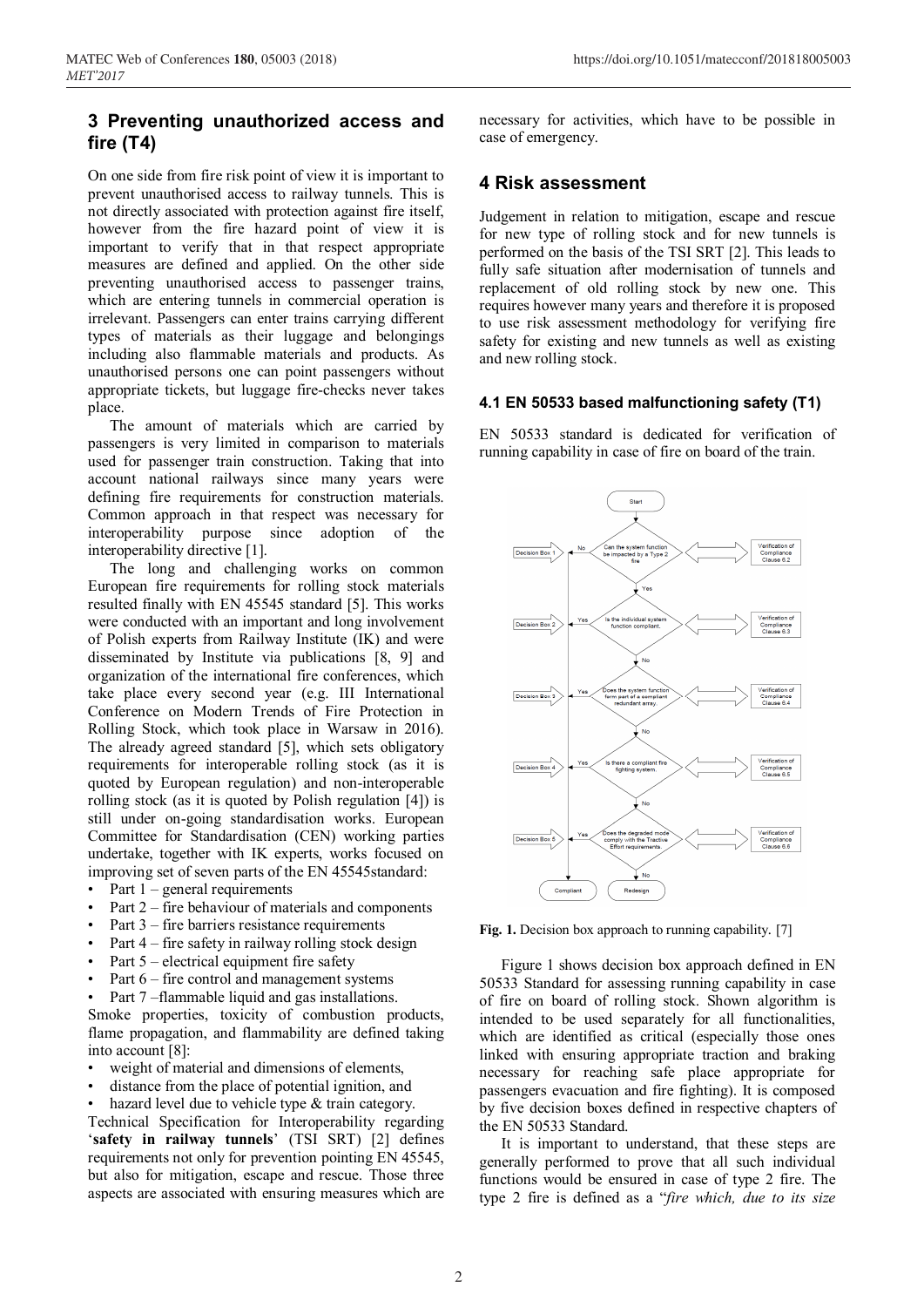*and/or location, presents a risk of serious injury and/or threat to life and for which it is reasonably practicable to define running capability requirements*". Running capability for individual critical functionalities is assessed on the basis of a type 2 reference fire defined as a "*fire which has the power vs. time profile of Ignition source 5 of CEN/TS 45545-1; 75kW for 2 minutes followed by 150 kW for 8 min*". Three safety measures are foreseen to be used when individual functionality is not compliant itself: moving device performing such functionality to another place in the train, adding second and possibly third device independent from the first one performing the same functionality and located separately to create so called 'redundant array' and adding appropriate fire fighting systems ensuring required running capability.

#### **4.2 Ensuring control command operation in case of fire and inhibiting passenger break (T6)**

Ensuring correct operation of the control command onboard equipment is an example of functionality which has to be assessed. Fire cannot affect neither performed functions nor fail-safety and SIL 4 safety integrity of respective equipment used for receiving electronic movement authorities and continuous verification of running in compliance with authorities.

Special function is foreseen for new trains and for the European Train Control System ETCS to ensure inhibiting passenger break when as a result of use of such break by passenger train would stop inside the tunnel – in a place inappropriate for evacuation and possibly required fire fitting.

## **4.3 Basic hazard log**

All critical identified hazards associated with malfunctioning of critical functionalities, lack of functioning of critical devices associated with critical functionalities as well as loss of fail-safety or SIL4 related functions have to be seen as hazards and put into hazard log. An example hazard log is shown on Figure 2.

Such hazard log prepared in accordance with risk evaluation and assessment regulation [3] is legally required for individual trains, which are being modernized. Application of EN 50533 in case of new types of EMUs and other new types of vehicles can be performed directly according 'decision box' approach.

#### **4.4 Complementary safety aspects (T2 T3 T8 T9)**

Type 2 fire cannot affect construction safety (T2). Especially it cannot affect within 8 minutes, from the beginning of fire: housings, seals, devices and cables mounting racks, etc.

Type 2 fire cannot affect electrical safety (T3). Especially it cannot cause within 8 minutes neither loos of power supply nor overvoltage. It cannot cause shortcircuits as well as presence of electric arch.

All operational rules (T8) necessary in degraded modes of operation taking place in case of type 2 fire have to be defined and communicated to operational and railway rescue staff. The staff competences and health have to be regularly verified.

All types of equipment foreseen to be used for preventing panic (T9) by e.g. staff communication in emergency and public address systems as well as evacuation ways and doors together with emergency lighting have to be ensured and regularly verified.

|                            | nalfunctioning<br>device |  |  |  | device not<br>functioning |  |  | affected device<br>fail-safety or SIL |  |  |  |
|----------------------------|--------------------------|--|--|--|---------------------------|--|--|---------------------------------------|--|--|--|
| Identified hazards         |                          |  |  |  |                           |  |  |                                       |  |  |  |
| Associated function        |                          |  |  |  |                           |  |  |                                       |  |  |  |
| Associated device          |                          |  |  |  |                           |  |  |                                       |  |  |  |
| Hazard description         |                          |  |  |  |                           |  |  |                                       |  |  |  |
| Hazard reasons             |                          |  |  |  |                           |  |  |                                       |  |  |  |
| Remarks                    |                          |  |  |  |                           |  |  |                                       |  |  |  |
| Potential                  |                          |  |  |  |                           |  |  |                                       |  |  |  |
| consequences               |                          |  |  |  |                           |  |  |                                       |  |  |  |
| Existing safety<br>means   |                          |  |  |  |                           |  |  |                                       |  |  |  |
| Frequency level *)         |                          |  |  |  |                           |  |  |                                       |  |  |  |
| Severity category *)       |                          |  |  |  |                           |  |  |                                       |  |  |  |
| Risk acceptance *)         |                          |  |  |  |                           |  |  |                                       |  |  |  |
| Additional safety          |                          |  |  |  |                           |  |  |                                       |  |  |  |
| means                      |                          |  |  |  |                           |  |  |                                       |  |  |  |
| Responsibility<br>split ** |                          |  |  |  |                           |  |  |                                       |  |  |  |
| Frequency level *)         |                          |  |  |  |                           |  |  |                                       |  |  |  |
| Severity category *)       |                          |  |  |  |                           |  |  |                                       |  |  |  |
| Risk acceptance *)         |                          |  |  |  |                           |  |  |                                       |  |  |  |

**Fig. 2.** Step by step approach to hazards (own elaboration):  $*$ ) as defined in EN 50126 [6].

 $**$ ) as defined in regulation 2013/402 [3].

## **4.5 Complementary security aspects (T4 and T9)**

Moreover it is a must to ensure security especially in relation to prohibiting unauthorised access and protecting all critical places [T4] like control rooms, interlocking rooms, technical compartments, cabinets, etc. They have to be protected not only against vandalism and usual crime (against theft) but also against intentional fire ignitions and terrorist attacks which can result with fire.

Also rules defining split of staff responsibilities and procedures dedicated for preventing panic [T9] have to be defined, known and used.

#### **4.6 Extended hazard log with sensitivity verification for network running capability assessment**

Complementary safety and security aspects show, that some activities are not connected with fire verification of individual EMUs and vehicles forming trains.

Fire relevant fact have to be considered e.g. that amount of electrified lines entering tunnels on the Polish network is growing significantly, some tunnels are old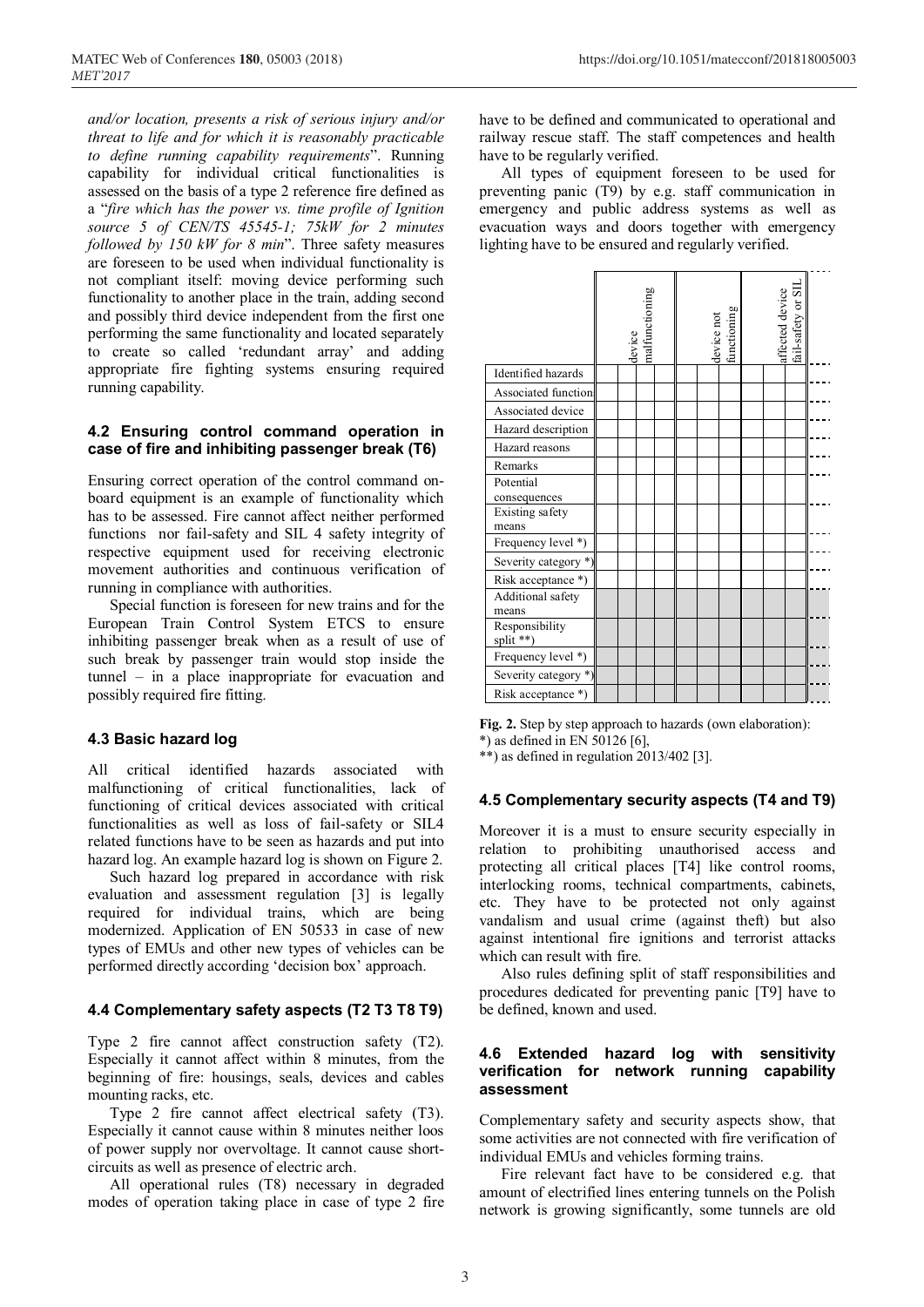and their reconstruction is not foreseen, new and old tunnels are used in commercial operation by new Electrical Multiple Units and existing EMUs as well as other trains including cargo ones.

It is proposed to use extended hazard log for assessing running capability in case of fire in the Polish network scale. It can be done by defining network

|                             | network related fire<br>hazards |  |  |  |  |  |  |  |  |  |
|-----------------------------|---------------------------------|--|--|--|--|--|--|--|--|--|
| Identified hazards          |                                 |  |  |  |  |  |  |  |  |  |
| Associated function         |                                 |  |  |  |  |  |  |  |  |  |
| Associated device           |                                 |  |  |  |  |  |  |  |  |  |
| Hazard description          |                                 |  |  |  |  |  |  |  |  |  |
| Hazard reasons              |                                 |  |  |  |  |  |  |  |  |  |
| Remarks                     |                                 |  |  |  |  |  |  |  |  |  |
| Potential                   |                                 |  |  |  |  |  |  |  |  |  |
| consequences                |                                 |  |  |  |  |  |  |  |  |  |
| Existing safety<br>means    |                                 |  |  |  |  |  |  |  |  |  |
| Frequency level *)          |                                 |  |  |  |  |  |  |  |  |  |
| Severity category *)        |                                 |  |  |  |  |  |  |  |  |  |
| Risk acceptance *)          |                                 |  |  |  |  |  |  |  |  |  |
| Additional safety<br>means  |                                 |  |  |  |  |  |  |  |  |  |
| Responsibility<br>split **) |                                 |  |  |  |  |  |  |  |  |  |
| Frequency level *)          |                                 |  |  |  |  |  |  |  |  |  |
| Severity category *)        |                                 |  |  |  |  |  |  |  |  |  |
| Risk acceptance *)          |                                 |  |  |  |  |  |  |  |  |  |

**Fig. 3.** Proposed network approach to tunnel fire hazards. (own elaboration)

related fire hazards, representing most sensitive combinations of trains and tunnels. It is proposed to take into account:

- existing old railway tunnel near Tunnel station on the railway line nr 8 constructed in the nineteen century (1882–1884) used by passenger and freight trains operated by different railway undertakings on the line between Warsaw and Cracow,
- recently constructed (2008-2012) new railway tunnel already in operation, which is leading to railway station Warszawa – MPL Okęcie at the Warsaw airport used by passenger EMUs operated by two regional railway undertakings (Mazovian KM and Warsaw SKM),
- railway tunnel presently under construction over four tracks between Gdańsk Główny and Gdańsk Śródmieście, being constructed under full railway operation on long distance tracks between Warsaw and Gdańsk (Pendolino trains and freight trains with containers and with tank vehicles carrying flammable and explosive liquids going to the Gdańsk Seaport) and on local tracks between Gdańsk Śródmieście and Gdynia (old and new EMUs fulfilling and not

fulfilling requirements related to running capability in case of fire.

It is proposed not only to consider different types of trains – new and existing operated since many years but also to take into account:

- presence of two trains in tunnel both in case of running on different trucks in opposite directions and in case of a train following another train which is also in a tunnel,
- pure passenger traffic with fire on board of one train as well as situations in which passenger train is in a tunnel together with freight container train with type 2 fire on board of the train.

Protection against fire of the tank vehicles carrying flammable and explosive liquids cannot be ensured – such fire is considered to be EN 50533 type 3 fire. However disel fires which can take place in case of disel locomotives and **Disel** Multiple Units have to be taken into account. Lack of protection against fire in case of tank vehicles carrying flammable and explosive liquids does not mean that there is no need for minimising fire risk in case of dangerous goods – all trains and vehicles carrying dangerous goods have to be loaded, operated and unloaded in accordance with the COTIF (Convention concerning International Carriage by Rail) RID (Regulations concerning the International Carriage of Dangerous Goods by Rail) requirements.

Defining extended hazards for Polish case is therefore not only possible but also reasonable. The main representative hazards can be defined on the basis od tunnels and trains which are in regular operation over those tunnels. Such analyse would allow defining probably presently required additional safety means and the ways they would affect frequency levels and severity categories used for risk acceptance.

Such analyse should however be verified by sensitivity check. Defined additional safety means may ensure enough protection in case of scheduled traffic. Sensitivity analyse should verify whether they would ensure protection in case of reorganizations of traffic which takes place in case of operational disturbances. It is probable, that as a result some operational restrictions may be defined for resolving operational disturbances. For instance some old tunnels may be closed for some types of freight in normal operation and used for such purpose only in case of operational disturbances. Such use may be subject of individual decisions and may be forbidden to take place together with passenger traffic served by old trains or by all passenger trains.

## **5 Conclusions**

It is reasonable and possible to conduct risk based analyse of safety aspects of the running with fire on the board of the EMU in the context of growing amount of the electrified lines entering tunnels in Poland. Such analyse may result with necessary technical safety measures and/or safety restrictions for operation.